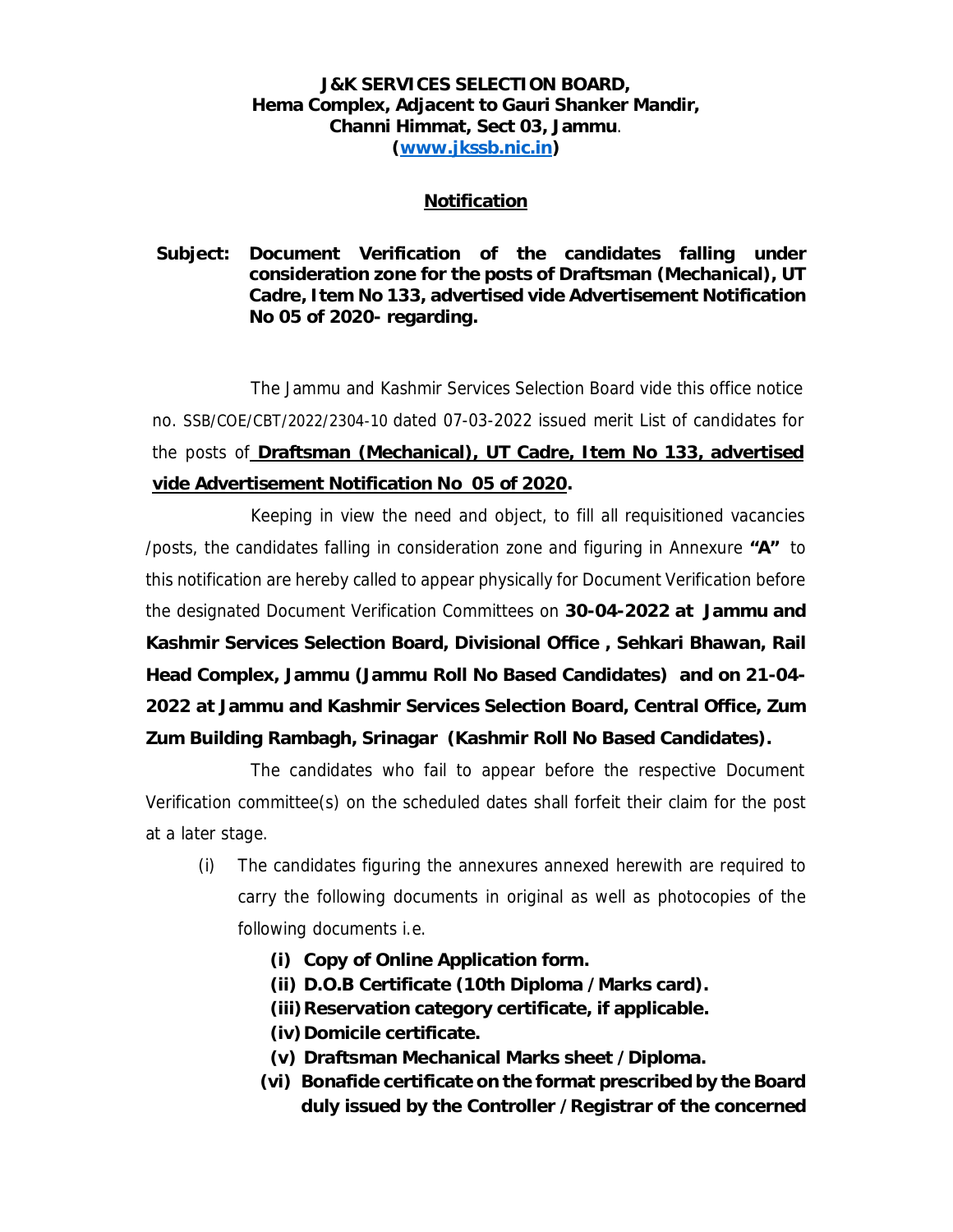**University in respect of candidates, who have obtained degrees from the Universities/ Colleges/Institutes outside the State of J&K, other than Central Universities** 

- **(vii) Other documents as per prescribe qualification shown in the advertisement.**
- (ii) Some candidates are figuring in reserved categories, based on the details they have incorporated in their data i.e**., online application form.** Their respective claims on this account are further subject to production of valid Reserve Category Certificate

**By Order.** 

**(Ashok Kumar) JKAS Controller of Examination No.SSB/COE/2022/3620-27 Dated:-01-04.2022** 

Copy to the:-

- 1. Principal Secretary to Government, General Administration Department.
- 2. Director Information, J&K Government, Jammu with the request to get the result notification published in at least three leading local newspapers of Jammu/Srinagar. The result score shall be available on the website of the J&K Services Selection Board.
- 3. Member\_\_\_\_\_\_\_\_\_\_\_\_\_\_, J&K SSB.
- 4. Secretary, J&K SSB for information.
- 5. Administrative Officer, JKSSB, Kashmir/Jammu
- 6. Private Secretary to Chief Secretary for information of the Chief Secretary, J&K.
- 7. Private Secretary to Chairman, JKSSB for information of the Chairman.
- 8. I/c Website.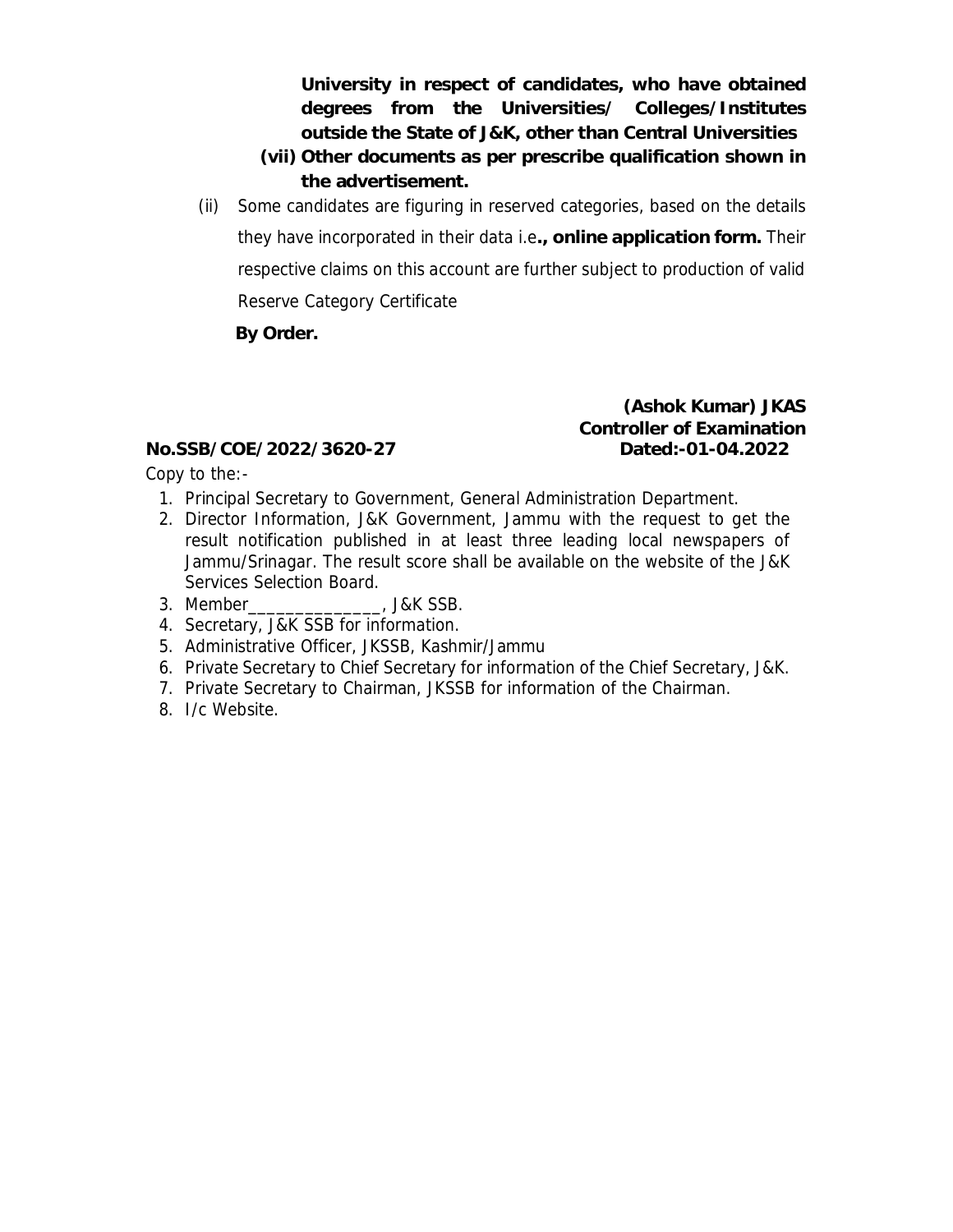| Annexure "A"                                                                                                                                                                                                                  |        |       |                                            |                              |                      |                   |               |                                          |                 |
|-------------------------------------------------------------------------------------------------------------------------------------------------------------------------------------------------------------------------------|--------|-------|--------------------------------------------|------------------------------|----------------------|-------------------|---------------|------------------------------------------|-----------------|
| Document Verification of the candidates falling under consideration zone for the posts of Draftsman (Mechanical), UT Cadre, Item No<br>133, advertised vide Advertisement Notification No 05 of 2020 (Jammu Based Candidates) |        |       |                                            |                              |                      |                   |               |                                          |                 |
| S.No                                                                                                                                                                                                                          | App no |       | Roll_No candidatename                      | <b>Father Name</b>           | Category             | Ex-<br>Servicemen | Percentile    | <b>Date of Documents</b><br>Verification | Committee       |
| 1 JMU                                                                                                                                                                                                                         | 110158 | 10346 | <b>VISHABJEET SINGH</b><br><b>JASROTIA</b> | Pawan Singh                  | <b>OM</b>            | <b>NO</b>         | 100.000000000 | 30-04-2022                               | Committee (J) 1 |
| 2 JMU                                                                                                                                                                                                                         | 79963  | 10183 | NIRMAL KUMAR                               | Kharati Lal                  | <b>SC</b>            | <b>NO</b>         | 99.687500000  | 30-04-2022                               | Committee (J) 1 |
| 3 JMU                                                                                                                                                                                                                         | 165872 | 10036 | <b>ANIK GUPTA</b>                          | <b>HARI KRISHAN</b>          | <b>OM</b>            | N <sub>O</sub>    | 98.437500000  | 30-04-2022                               | Committee (J) 1 |
| 4 JMU                                                                                                                                                                                                                         | 5545   | 10190 | PANKAJ MANOTRA                             | rash paul manotra            | Social Caste         | <b>NO</b>         | 98.125000000  | 30-04-2022                               | Committee (J) 1 |
| 5 JMU                                                                                                                                                                                                                         | 110156 | 10079 | <b>DALIP KUMAR</b>                         | Kuldeep Kumar                | ALC/IB               | <b>NO</b>         | 97.812500000  | 30-04-2022                               | Committee (J) 1 |
| 6 JMU                                                                                                                                                                                                                         | 1901   | 10176 | <b>NAZAR SOHAIL</b>                        | Mohd Azam                    | ST                   | <b>NO</b>         | 97.187500000  | 30-04-2022                               | Committee (J) 1 |
| 7 JMU                                                                                                                                                                                                                         | 10942  | 10231 | <b>RANDEEP SINGH</b>                       | Rajinder singh               | OM                   | <b>NO</b>         | 96.250000000  | 30-04-2022                               | Committee (J) 1 |
| 8 JMU                                                                                                                                                                                                                         | 149408 | 10245 | <b>ROHIT KUMAR</b>                         | <b>DWARKA NATH</b>           | <b>RBA</b>           | <b>NO</b>         | 95.625000000  | 30-04-2022                               | Committee (J) 1 |
| 9 JMU                                                                                                                                                                                                                         | 17239  | 10345 | <b>VISHAB JASROTIA</b>                     | ROMESH SINGH                 | <b>OM</b>            | <b>NO</b>         | 95.000000000  | 30-04-2022                               | Committee (J) 1 |
| 10 JMU                                                                                                                                                                                                                        | 48849  | 10328 | <b>VARUN CHALOTRA</b>                      | Ramesh Chalotra              | Social Caste         | <b>NO</b>         | 95.000000000  | 30-04-2022                               | Committee (J) 1 |
| 11 JMU                                                                                                                                                                                                                        | 54612  | 10065 | <b>BALVANT SINGH</b>                       | <b>BASANT SINGH</b>          | <b>RBA</b>           | <b>NO</b>         | 94.062500000  | 30-04-2022                               | Committee (J) 1 |
| 12 JMU                                                                                                                                                                                                                        | 9071   | 10089 | <b>GOURAV JASROTIA</b>                     | Mehtab Singh                 | <b>OM</b>            | N <sub>O</sub>    | 92.812500000  | 30-04-2022                               | Committee (J) 1 |
| 13 JMU                                                                                                                                                                                                                        | 184084 | 10169 | <b>NASIR AMIN</b>                          | MOHD AMIN<br>ZARGER          | EWS                  | <b>NO</b>         | 92.187500000  | 30-04-2022                               | Committee (J) 1 |
| 14 JMU                                                                                                                                                                                                                        | 133595 | 10013 | <b>AJAY KUMAR</b>                          | Bansi lal                    | $\mathsf{SC}$        | <b>NO</b>         | 90.625000000  | 30-04-2022                               | Committee (J) 1 |
| 15 JMU                                                                                                                                                                                                                        | 102778 | 10213 | RAHUL SHARMA                               | Soam dutt                    | <b>OM</b>            | <b>NO</b>         | 90.000000000  | 30-04-2022                               | Committee (J) 1 |
| 16 JMU                                                                                                                                                                                                                        | 21968  | 10091 | <b>GOVINDER KUMAR</b>                      | AMAR JEET                    | <b>OM</b>            | <b>NO</b>         | 88.437500000  | 30-04-2022                               | Committee (J) 1 |
| 17 JMU                                                                                                                                                                                                                        | 67479  | 10366 | YOUNIS NISAR                               | Nisar Ahmed                  | EWS                  | NO.               | 88.125000000  | 30-04-2022                               | Committee (J) 1 |
| 18 JMU                                                                                                                                                                                                                        | 191749 | 10106 | JAGDEEP CHAIL                              | swarn lal<br>choudhary       | OM                   | <b>NO</b>         | 87.812500000  | 30-04-2022                               | Committee (J) 1 |
| 19 JMU                                                                                                                                                                                                                        | 8942   | 10270 | SANDEEP SINGH                              | <b>ANIL KUMAR</b>            | <b>ST</b>            | <b>NO</b>         | 87.187500000  | 30-04-2022                               | Committee (J) 1 |
| 20 JMU                                                                                                                                                                                                                        | 39039  | 10342 | <b>VIPAN KUMAR</b>                         | Purshotam ram                | <b>OM</b>            | <b>NO</b>         | 86.875000000  | 30-04-2022                               | Committee (J) 1 |
| 21 JMU                                                                                                                                                                                                                        | 204942 | 10268 | SANDEEP KUMAR                              | <b>VIJAY KUMAR</b>           | $\mathsf{SC}$        | <b>NO</b>         | 86.875000000  | 30-04-2022                               | Committee (J) 1 |
| 22 JMU                                                                                                                                                                                                                        | 40856  | 10320 | <b>TENZIN NAMGYAL</b>                      | Phunstog Tundup              | $\mathsf{ST}\xspace$ | <b>NO</b>         | 86.875000000  | 30-04-2022                               | Committee (J) 1 |
| 23 JMU                                                                                                                                                                                                                        | 52699  | 10096 | <b>IMTAZ AHMAD</b><br><b>SHEIKH</b>        | ABDUL GANI<br>SHEIKH         | <b>RBA</b>           | <b>NO</b>         | 86.875000000  | 30-04-2022                               | Committee (J) 1 |
| 24 JMU                                                                                                                                                                                                                        | 55674  | 10033 | ANCHAL SHARMA                              | SUBASH CHANDER               | ALC/IB               | <b>NO</b>         | 72.187500000  | 30-04-2022                               | Committee (J) 1 |
| 25 JMU                                                                                                                                                                                                                        | 166911 | 10030 | <b>AMIT KUMAR</b>                          | Tilak raj                    | ALC/IB               | <b>NO</b>         | 68.125000000  | 30-04-2022                               | Committee (J) 1 |
| 26 JMU                                                                                                                                                                                                                        | 54456  | 10084 | DESHBANDHU<br><b>SINGH</b>                 | <b>BHOLA SINGH</b>           | ALC/IB               | <b>NO</b>         | 58.125000000  | 30-04-2022                               | Committee (J) 1 |
| 27 JMU                                                                                                                                                                                                                        | 81029  | 10125 | <b>KUNAL</b><br>CHOUDHARY                  | NEERAJ                       | ALC/IB               | <b>NO</b>         | 58.125000000  | 30-04-2022                               | Committee (J) 1 |
| 28 JMU                                                                                                                                                                                                                        | 61929  | 10077 | <b>CHETAN VERMA</b>                        | <b>SUKHDEV RAJ</b>           | ALC/IB               | <b>NO</b>         | 42.812500000  | 30-04-2022                               | Committee (J) 1 |
| 29 JMU                                                                                                                                                                                                                        | 116346 | 10159 | MUDASIR BASHIR<br>GANAI                    | <b>Bashir Ahmed</b><br>Ganai | EWS                  | <b>NO</b>         | 76.875000000  | 30-04-2022                               | Committee (J) 1 |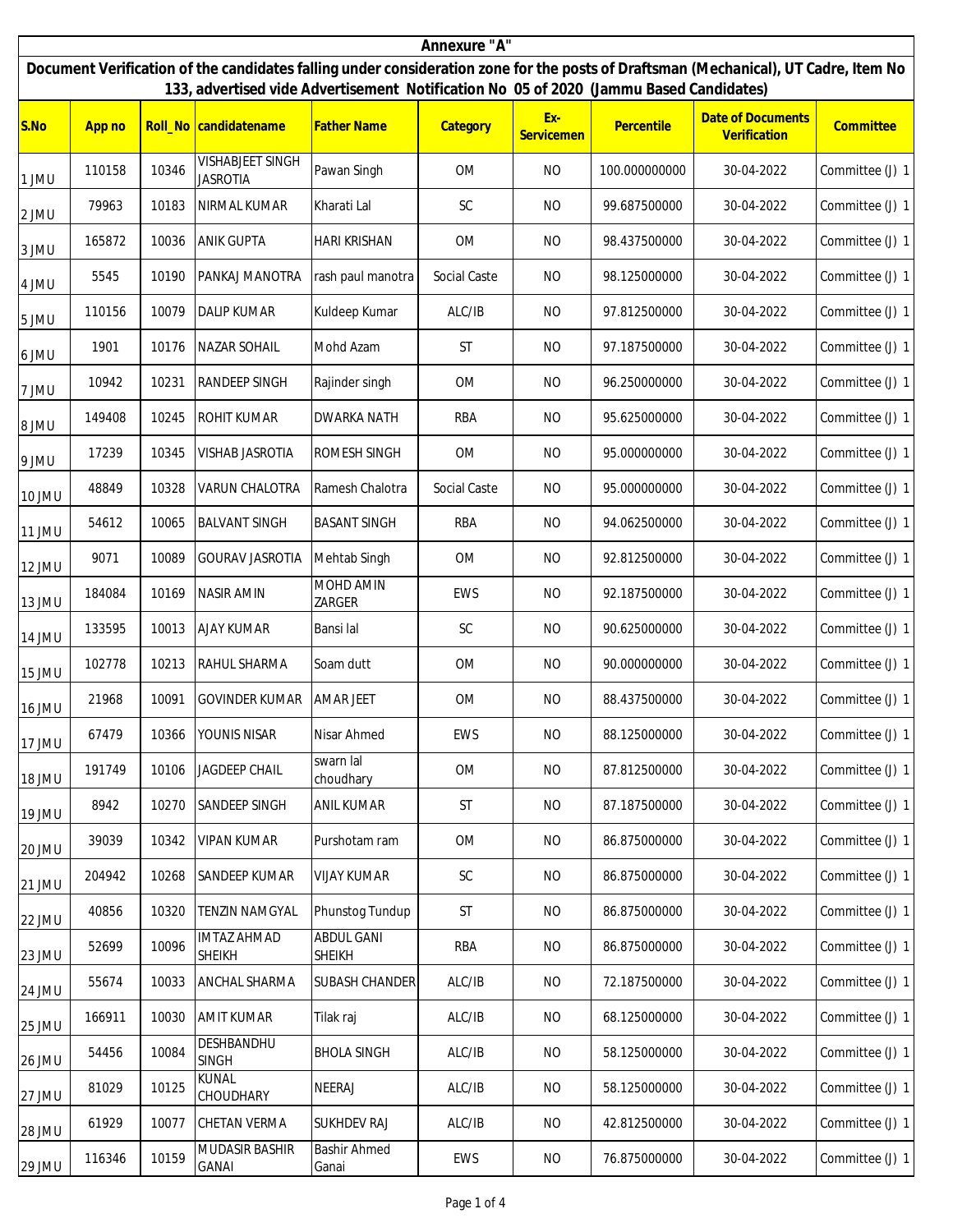| S.No                                                                                                                                                                                                                            | App no |       | Roll_No candidatename                 | <b>Father Name</b>              | Category      | Ex-<br>Servicemen | Percentile   | <b>Date of Documents</b><br>Verification | Committee       |
|---------------------------------------------------------------------------------------------------------------------------------------------------------------------------------------------------------------------------------|--------|-------|---------------------------------------|---------------------------------|---------------|-------------------|--------------|------------------------------------------|-----------------|
| 30 JMU                                                                                                                                                                                                                          | 150756 | 10372 | <b>ZULFIQAR HUSSAIN</b><br>SHAH       | Ali Haider shah                 | EWS           | <b>NO</b>         | 20.625000000 | 30-04-2022                               | Committee (J) 1 |
| 31 JMU                                                                                                                                                                                                                          | 6468   | 10018 | <b>AKASHDEEP SINGH</b>                | Jagdish Singh                   | EWS           | <b>NO</b>         | 20.000000000 | 30-04-2022                               | Committee (J) 1 |
| 32 JMU                                                                                                                                                                                                                          | 17620  | 10357 | <b>WAJID MIRZA</b>                    | MOHD ISHAQ                      | <b>PSP</b>    | <b>NO</b>         | 76.875000000 | 30-04-2022                               | Committee (J) 1 |
| 33 JMU                                                                                                                                                                                                                          | 77664  | 10201 | PRAJWAL<br>KALINDRIA                  | Kewal Singh<br>Kalindria        | <b>RBA</b>    | <b>NO</b>         | 82.500000000 | 30-04-2022                               | Committee (J) 1 |
| 34 JMU                                                                                                                                                                                                                          | 40388  | 10152 | MOHINDER KUMAR                        | <b>VISHWA NATH</b>              | SC            | <b>NO</b>         | 85.312500000 | 30-04-2022                               | Committee (J) 1 |
| 35 JMU                                                                                                                                                                                                                          | 109789 | 10120 | KULDEEP KUMAR                         | <b>MOHINDER</b><br><b>KUMAR</b> | $\mathsf{SC}$ | <b>NO</b>         | 67.187500000 | 30-04-2022                               | Committee (J) 1 |
| 36 JMU                                                                                                                                                                                                                          | 86548  | 10111 | <b>JATINDER RAM</b>                   | Kalu ram                        | SC            | <b>NO</b>         | 67.187500000 | 30-04-2022                               | Committee (J) 1 |
| 37 JMU                                                                                                                                                                                                                          | 28783  | 10220 | <b>RAJAN KUMAR</b>                    | Jagdish Chander                 | SC            | <b>NO</b>         | 66.250000000 | 30-04-2022                               | Committee (J) 1 |
| 38 JMU                                                                                                                                                                                                                          | 39090  | 10340 | <b>VIKRANT SINGH</b>                  | <b>VIJAY SINGH</b>              | SC            | <b>NO</b>         | 53.750000000 | 30-04-2022                               | Committee (J) 1 |
| 39 JMU                                                                                                                                                                                                                          | 183481 | 10014 | <b>AJAY KUMAR</b>                     | <b>GURDIAL HANS</b>             | SC            | <b>NO</b>         | 51.875000000 | 30-04-2022                               | Committee (J) 1 |
| 40 JMU                                                                                                                                                                                                                          | 143443 | 10295 | <b>SONAM BANOTRA</b>                  | Ramesh Kumar<br>Banotra         | $\mathsf{SC}$ | <b>NO</b>         | 45.937500000 | 30-04-2022                               | Committee (J) 1 |
| 41 JMU                                                                                                                                                                                                                          | 32526  | 10109 | <b>JASWANT KUMAR</b>                  | Shiv Ram                        | $\mathsf{SC}$ | <b>NO</b>         | 30.625000000 | 30-04-2022                               | Committee (J) 1 |
| 42 JMU                                                                                                                                                                                                                          | 87487  | 10305 | SUNIL KUMAR DEOL HANS RAJ             |                                 | $\mathsf{SC}$ | <b>NO</b>         | 24.687500000 | 30-04-2022                               | Committee (J) 1 |
| 43 JMU                                                                                                                                                                                                                          | 165757 | 10134 | <b>MANU KANT</b><br><b>VERMA</b>      | THORU RAM                       | Social Caste  | <b>NO</b>         | 85.312500000 | 30-04-2022                               | Committee (J) 1 |
| 44 JMU                                                                                                                                                                                                                          | 17721  | 10086 | DHEERAJ KUMAR                         | <b>BISHAMBER DASS</b>           | Social Caste  | <b>NO</b>         | 84.375000000 | 30-04-2022                               | Committee (J) 1 |
| 45 JMU                                                                                                                                                                                                                          | 37702  | 10028 | <b>AMIT KUMAR</b>                     | Manga Ram                       | Social Caste  | <b>NO</b>         | 51.250000000 | 30-04-2022                               | Committee (J) 1 |
| 46 JMU                                                                                                                                                                                                                          | 8322   | 10133 | <b>MANOJ</b><br>VISHWAKARMA           | SARDARI LAL                     | Social Caste  | <b>NO</b>         | 40.625000000 | 30-04-2022                               | Committee (J) 1 |
| 47 JMU                                                                                                                                                                                                                          | 2142   | 10233 | <b>RAVI KANT</b>                      | CHAMAN LAL                      | <b>ST</b>     | <b>NO</b>         | 83.750000000 | 30-04-2022                               | Committee (J) 1 |
| 48 JMU                                                                                                                                                                                                                          | 12405  | 10250 | RUKHSANA<br>CHOUDHARY                 | MOHD SHABIR                     | <b>ST</b>     | <b>NO</b>         | 80.000000000 | 30-04-2022                               | Committee (J) 1 |
| 49 JMU                                                                                                                                                                                                                          | 89553  | 10045 | <b>ARIF IQBAL</b><br>CHOWDHARY        | LATIEF HUSSAIN                  | ST            | <b>NO</b>         | 80.000000000 | 30-04-2022                               | Committee (J) 1 |
| 50 JMU                                                                                                                                                                                                                          | 17245  | 10142 | MOHD DILSHAD<br><b>TALIB</b>          | talib hussain                   | ST            | <b>NO</b>         | 75.000000000 | 30-04-2022                               | Committee (J) 1 |
| 51 JMU                                                                                                                                                                                                                          | 153560 | 10050 | <b>ASAF IQBAL</b>                     | MOHD HANIEF                     | <b>ST</b>     | <b>NO</b>         | 69.687500000 | 30-04-2022                               | Committee (J) 1 |
| 52 JMU                                                                                                                                                                                                                          | 138169 | 10278 | <b>SHAH NAWAZ</b>                     | Mohd Nawaz                      | ST            | <b>NO</b>         | 58.125000000 | 30-04-2022                               | Committee (J) 1 |
| 53 JMU                                                                                                                                                                                                                          | 65415  | 10242 | <b>ROHIT BHARTI</b>                   | Makhan lal                      | OM            | Yes               | 71.562500000 | 30-04-2022                               | Committee (J) 1 |
|                                                                                                                                                                                                                                 |        |       |                                       |                                 |               |                   |              |                                          |                 |
| Document Verification of the candidates falling under consideration zone for the posts of Draftsman (Mechanical), UT Cadre, Item No<br>133, advertised vide Advertisement Notification No 05 of 2020 (Kashmir Based Candidates) |        |       |                                       |                                 |               |                   |              |                                          |                 |
| S.No                                                                                                                                                                                                                            | App no |       | Roll_No candidatename                 | <b>Father Name</b>              | Category      | Ex-               | Percentile   | <b>Date of Documents</b>                 | Committee       |
|                                                                                                                                                                                                                                 |        |       | <b>FARHAN</b>                         | KHURSHEED                       |               | Servicemen        |              | Verification                             |                 |
| 1 KMR                                                                                                                                                                                                                           | 112759 | 10446 | KHURSHEED TARA<br><b>ISHFAQ AHMAD</b> | AHMAD TARA<br>Habib Ullah       | OM            | <b>NO</b>         | 99.375000000 | 21-04-2022                               | Committee (K) 1 |
| 2 KMR                                                                                                                                                                                                                           | 47447  | 10475 | <b>RATHER</b>                         | Rather                          | OM            | <b>NO</b>         | 99.062500000 | 21-04-2022                               | Committee (K) 1 |
| 3 KMR                                                                                                                                                                                                                           | 123599 | 10548 | MUTTAHHAR IBN<br>FAYAZ                | Fayaz Ahmad                     | OM            | <b>NO</b>         | 98.750000000 | 21-04-2022                               | Committee (K) 1 |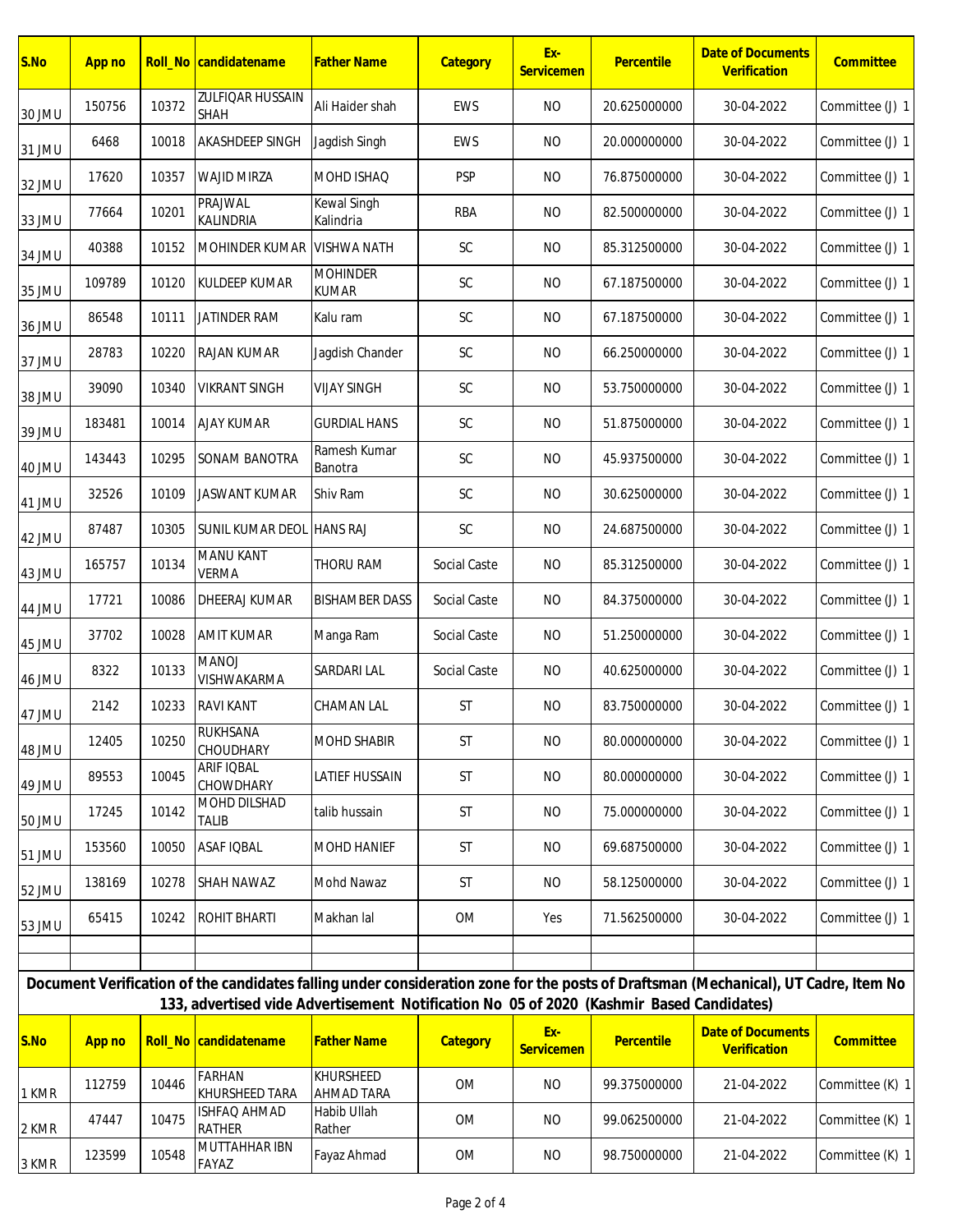| S.No          | App no |       | Roll_No   candidatename               | <b>Father Name</b>                      | Category     | Ex-<br>Servicemen | Percentile   | <b>Date of Documents</b><br>Verification | Committee       |
|---------------|--------|-------|---------------------------------------|-----------------------------------------|--------------|-------------------|--------------|------------------------------------------|-----------------|
| 4 KMR         | 27204  | 10611 | SHEIKH SHAHID UL<br><b>ISLAM</b>      | Sheikh Mushtaq<br>Ahmad                 | <b>OM</b>    | <b>NO</b>         | 97.500000000 | 21-04-2022                               | Committee (K) 1 |
| 5 KMR         | 4185   | 10428 | ASRAR UL HAQ                          | <b>ABDUL RASHID</b><br><b>MIR</b>       | OM           | <b>NO</b>         | 97.187500000 | 21-04-2022                               | Committee (K) 1 |
| 6 KMR         | 123039 | 10488 | LATEEF AHMAD<br><b>NAJAR</b>          | <b>NOOR</b><br>MOHAMMAD<br><b>NAJAR</b> | Social Caste | <b>NO</b>         | 96.562500000 | 21-04-2022                               | Committee (K) 1 |
| 7 KMR         | 144075 | 10407 | <b>ALTAAF AHMAD</b><br><b>WANI</b>    | Gh mohd wani                            | <b>OM</b>    | <b>NO</b>         | 95.937500000 | 21-04-2022                               | Committee (K) 1 |
| 8 KMR         | 126588 | 10478 | <b>ISHFAQ RAMZAN</b>                  | mohammad<br>ramzan wani                 | <b>OM</b>    | <b>NO</b>         | 95.312500000 | 21-04-2022                               | Committee (K) 1 |
| 9 KMR         | 23820  | 10604 | SHAYISTA YOUSUF                       | MOHAMMAD<br>YOUSUF KUMAR                | Social Caste | <b>NO</b>         | 94.375000000 | 21-04-2022                               | Committee (K) 1 |
| 10 KMR        | 24399  | 10537 | <b>MUJTABA</b><br><b>MEHBOOB</b>      | Ahmad Hussain<br>Dar                    | <b>RBA</b>   | <b>NO</b>         | 93.750000000 | 21-04-2022                               | Committee (K) 1 |
| 11 KMR        | 211027 | 10500 | MEHRAJ AHMAD<br><b>DAR</b>            | Ab Gaffar Dar                           | <b>OM</b>    | <b>NO</b>         | 93.437500000 | 21-04-2022                               | Committee (K) 1 |
| 12 KMR        | 81072  | 10561 | PARVAIZ AHMAD<br><b>DAR</b>           | FAROOQ AHMAD<br><b>DAR</b>              | <b>RBA</b>   | <b>NO</b>         | 93.437500000 | 21-04-2022                               | Committee (K) 1 |
| 13 KMR        | 63592  | 10394 | <b>AASIF NABI</b>                     | <b>GULAM NABI MIR</b>                   | <b>RBA</b>   | <b>NO</b>         | 92.500000000 | 21-04-2022                               | Committee (K) 1 |
| 14 KMR        | 44726  | 10586 | SAJAD AHMAD DAR                       | gulam ahmad dar                         | <b>OM</b>    | <b>NO</b>         | 92.187500000 | 21-04-2022                               | Committee (K) 1 |
| 15 KMR        | 23484  | 10637 | <b>TAWQEER NAZIR</b><br><b>KHAN</b>   | NAZIR AHMAD<br>KHAN                     | <b>OM</b>    | <b>NO</b>         | 91.562500000 | 21-04-2022                               | Committee (K) 1 |
| 16 KMR        | 169036 | 10426 | <b>ASIF GULZAR</b>                    | <b>GULZAR AHMAD</b><br><b>BHAT</b>      | OM           | <b>NO</b>         | 91.250000000 | 21-04-2022                               | Committee (K) 1 |
| 17 KMR        | 108647 | 10607 | <b>SHEIKH AADIL</b><br><b>HUSSAIN</b> | <b>GH RASOOL</b><br><b>SHEIKH</b>       | <b>OM</b>    | <b>NO</b>         | 90.937500000 | 21-04-2022                               | Committee (K) 1 |
| 18 KMR        | 203860 | 10661 | <b>ZAFFAR GANI</b>                    | Abdul Gani Rather                       | <b>RBA</b>   | <b>NO</b>         | 90.625000000 | 21-04-2022                               | Committee (K) 1 |
| <b>19 KMR</b> | 171930 | 10503 | MIR GOWHAR<br>SAJAD                   | sajad ahmad mir                         | <b>OM</b>    | <b>NO</b>         | 90.000000000 | 21-04-2022                               | Committee (K) 1 |
| 20 KMR        | 21663  | 10662 | <b>ZAHID MAJID MIR</b>                | Ab Majid Mir                            | <b>OM</b>    | <b>NO</b>         | 89.375000000 | 21-04-2022                               | Committee (K) 1 |
| 21 KMR        | 86355  | 10543 | MUSAIB MANZOOR<br><b>GANAI</b>        | manzoor ahmad<br>ganai                  | OM           | <b>NO</b>         | 89.062500000 | 21-04-2022                               | Committee (K) 1 |
| 22 KMR        | 146790 | 10433 | <b>BASHIR AHMAD</b><br><b>KUMAR</b>   | Mohmad Akbar<br>Kumar                   | Social Caste | <b>NO</b>         | 88.750000000 | 21-04-2022                               | Committee (K) 1 |
| 23 KMR        | 121457 | 10564 | PEERZADA<br><b>TAWSEEF AHMAD</b>      | PEERZADA<br><b>GHULAM AHMAD</b>         | <b>OM</b>    | <b>NO</b>         | 87.500000000 | 21-04-2022                               | Committee (K) 1 |
| 24 KMR        | 180995 | 10385 | AAMIR MEHMOOD<br>KHAN                 | Mehmood khan                            | <b>PSP</b>   | <b>NO</b>         | 28.125000000 | 21-04-2022                               | Committee (K) 1 |
| 25 KMR        | 36635  | 10587 | SAJAD AHMAD<br><b>GANIE</b>           | AB KHALIQ GANIE                         | RBA          | <b>NO</b>         | 83.125000000 | 21-04-2022                               | Committee (K) 1 |
| 26 KMR        | 172491 | 10408 | <b>AMIR KHAN</b>                      | Ab Hamid Khan                           | <b>RBA</b>   | <b>NO</b>         | 82.812500000 | 21-04-2022                               | Committee (K) 1 |
| 27 KMR        | 219539 | 10516 | MOHD ASHRAF<br>HAJAM                  | AB AZIZ HAJAM                           | RBA          | <b>NO</b>         | 82.500000000 | 21-04-2022                               | Committee (K) 1 |
| 28 KMR        | 84414  | 10493 | MAJID SADIQ LONE                      | Mohd sadiq lone                         | RBA          | <b>NO</b>         | 77.187500000 | 21-04-2022                               | Committee (K) 1 |
| 29 KMR        | 86416  | 10529 | MUDASIR AHMAD<br>GANIE                | Ghulam Quadir<br>Ganie                  | RBA          | <b>NO</b>         | 74.687500000 | 21-04-2022                               | Committee (K) 1 |
| 30 KMR        | 3350   | 10476 | ISHFAQ AHMAD<br>SOFI                  | Fateh Mohmmad<br>Sofi                   | RBA          | <b>NO</b>         | 74.375000000 | 21-04-2022                               | Committee (K) 1 |
| 31 KMR        | 12765  | 10630 | <b>TABASUM AMIN</b>                   | Mohammad Amin<br>Dar                    | RBA          | <b>NO</b>         | 74.375000000 | 21-04-2022                               | Committee (K) 1 |
| 32 KMR        | 139873 | 10410 | AMIT PAL SINGH                        | Moti Singh                              | RBA          | <b>NO</b>         | 68.437500000 | 21-04-2022                               | Committee (K) 1 |
| 33 KMR        | 109835 | 10645 | UMAR JAN BHAT                         | Abdul Salam Bhat                        | RBA          | <b>NO</b>         | 68.125000000 | 21-04-2022                               | Committee (K) 1 |